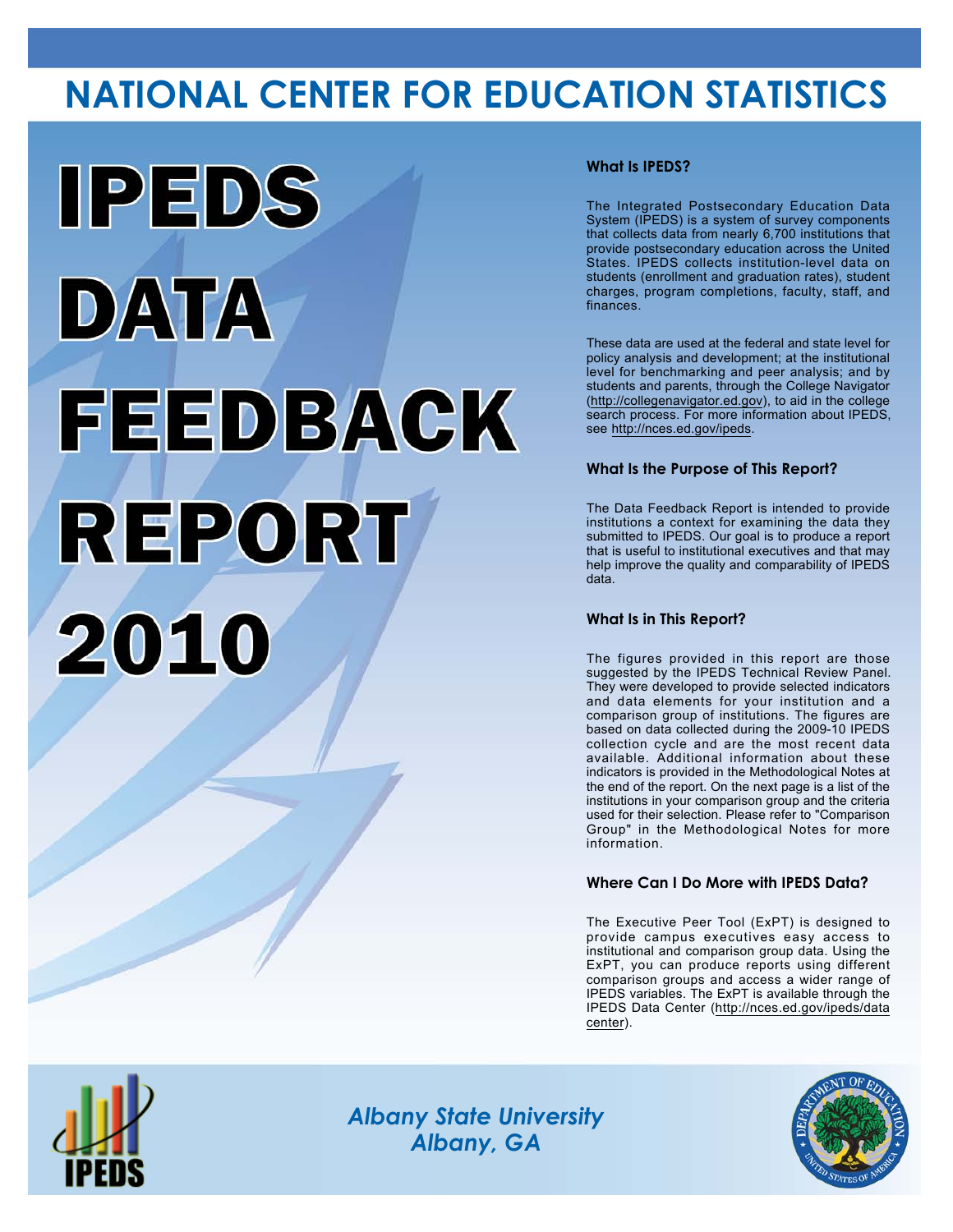# **COMPARISON GROUP**

Comparison group data are included to provide a context for interpreting your institution's statistics. If your institution did not define a Custom Comparison Group for this report by July 14, NCES selected a comparison group for you based on the institutional characteristics detailed immediately above the listing of the comparison group institutions. (If the Carnegie Classification of Institutions of Higher Education was used as an institutional characteristic in the definition of a comparison group, the 2005 Basic version was used.) The comparison group used in this report may not reflect your institution's peer group, or you may wish to compare your institution to other groups. The Executive Peer Tool (ExPT) [\(http://nces.ed.gov/ipeds/datacenter/\)](http://nces.ed.gov/ipeds/datacenter/) can be used to reproduce the figures in this report using different peer groups.

Using some of your institution's characteristics, a group of comparison institutions was selected for you. The characteristics include Carnegie Classification of Masters Colleges and Universities (medium programs), public and enrollment of a similar size. This comparison group includes the following 33 institutions:

- Alcorn State University (Alcorn State, MS)
- Cameron University (Lawton, OK)
- Cheyney University of Pennsylvania (Cheyney, PA)
- Coppin State University (Baltimore, MD)
- Delta State University (Cleveland, MS)
- Eastern Connecticut State University (Willimantic, CT)
- Eastern Oregon University (La Grande, OR)
- Georgia Southwestern State University (Americus, GA)
- Henderson State University (Arkadelphia, AR)
- Lincoln University of Pennsylvania (Lincoln University, PA)
- Longwood University (Farmville, VA)
- Louisiana State University-Shreveport (Shreveport, LA)
- Montana State University-Billings (Billings, MT)
- New Mexico Institute of Mining and Technology (Socorro, NM)
- North Georgia College & State University (Dahlonega, GA)
- Rutgers University-Camden (Camden, NJ)
- Southeastern Oklahoma State University (Durant, OK)
- Southern Polytechnic State University (Marietta, GA)
- Southern University at New Orleans (New Orleans, LA)
- SUNY Institute of Technology at Utica-Rome (Utica, NY)
- Texas A & M International University (Laredo, TX)
- Texas A & M University-Texarkana (Texarkana, TX)
- Texas Southern University (Houston, TX)
- The University of Texas at Brownsville (Brownsville, TX)
- The University of Texas of the Permian Basin (Odessa, TX)
- University of Mary Washington (Fredericksburg, VA)
- University of Montevallo (Montevallo, AL)
- University of Washington-Tacoma Campus (Tacoma, WA)
- University of West Alabama (Livingston, AL)
- University of Wisconsin-Superior (Superior, WI)
- Wayne State College (Wayne, NE)
- Western New Mexico University (Silver City, NM)
- Worcester State University (Worcester, MA)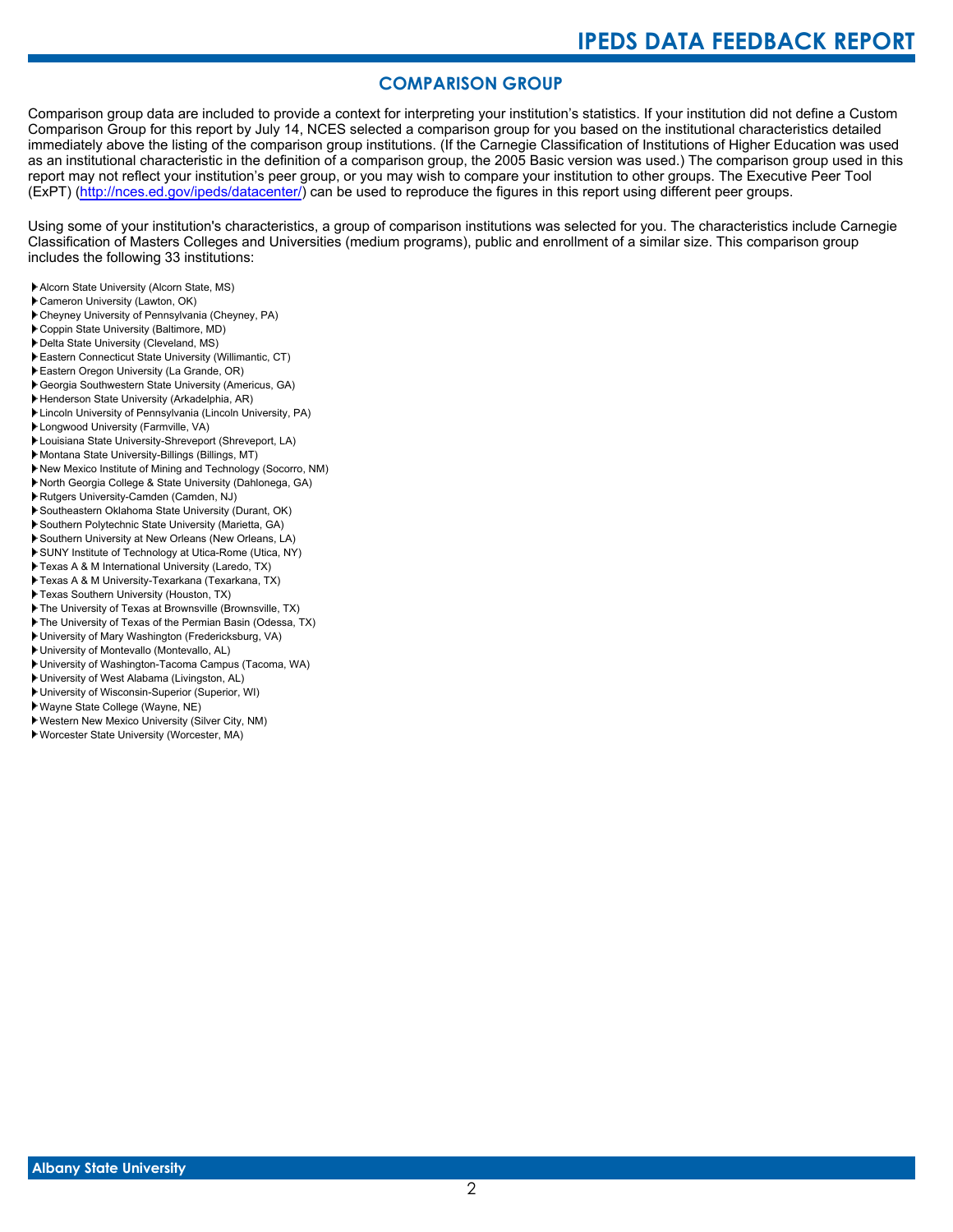#### **Figure 1. Percent of all students enrolled, by race/ethnicity and percent of students who are women: Fall 2009**



**The Comparison Group Median (N=33)** Comparison Group Median (N=33)

NOTE: For this survey year, institutions could report race and ethnicity using both 1977 (old) and 1997 (new) Office of Management and Budget categories. Categories shown in<br>this figure are derived by adding comparable cat **information about disaggregation of data by race and ethnicity, please see the Methodological Notes at the end of this report. Median values for the comparison group will not add to 100 percent. See "Use of Median Values for Comparison Group" in the Methodological Notes at the end of this report for how median values are determined. N is the number of institutions in the comparison group.**

**SOURCE: U.S. Department of Education, National Center for Education Statistics, Integrated Postsecondary Education Data System (IPEDS): Spring 2010, Fall Enrollment component.**

#### **Figure 2. Unduplicated 12-month headcount of all students and of undergraduate students (2008-09), total FTE enrollment (2008-09), and full- and part-time fall enrollment (Fall 2009)**



**Parison Comparison Group Median (N=33)** 

**NOTE: For details on calculating full-time equivalent (FTE) enrollment, see Calculating FTE in the Methodological Notes at the end of this report. Total headcount, FTE, and full- and part-time fall enrollment include both undergraduate and postbaccalaureate students, when applicable. N is the number of institutions in the comparison group.**

**SOURCE: U.S. Department of Education, National Center for Education Statistics, Integrated Postsecondary Education Data System (IPEDS): Fall 2009, 12-month Enrollment component and Spring 2010, Fall Enrollment component.**

#### **Figure 3. Number of degrees awarded, by level: 2008-09**



**NOTE: For additional information about postbaccalaureate degree levels, see the Methodology Notes. N is the number of institutions in the comparison group. SOURCE: U.S. Department of Education, National Center for Education Statistics, Integrated Postsecondary Education Data System (IPEDS): Fall 2009, Completions component.**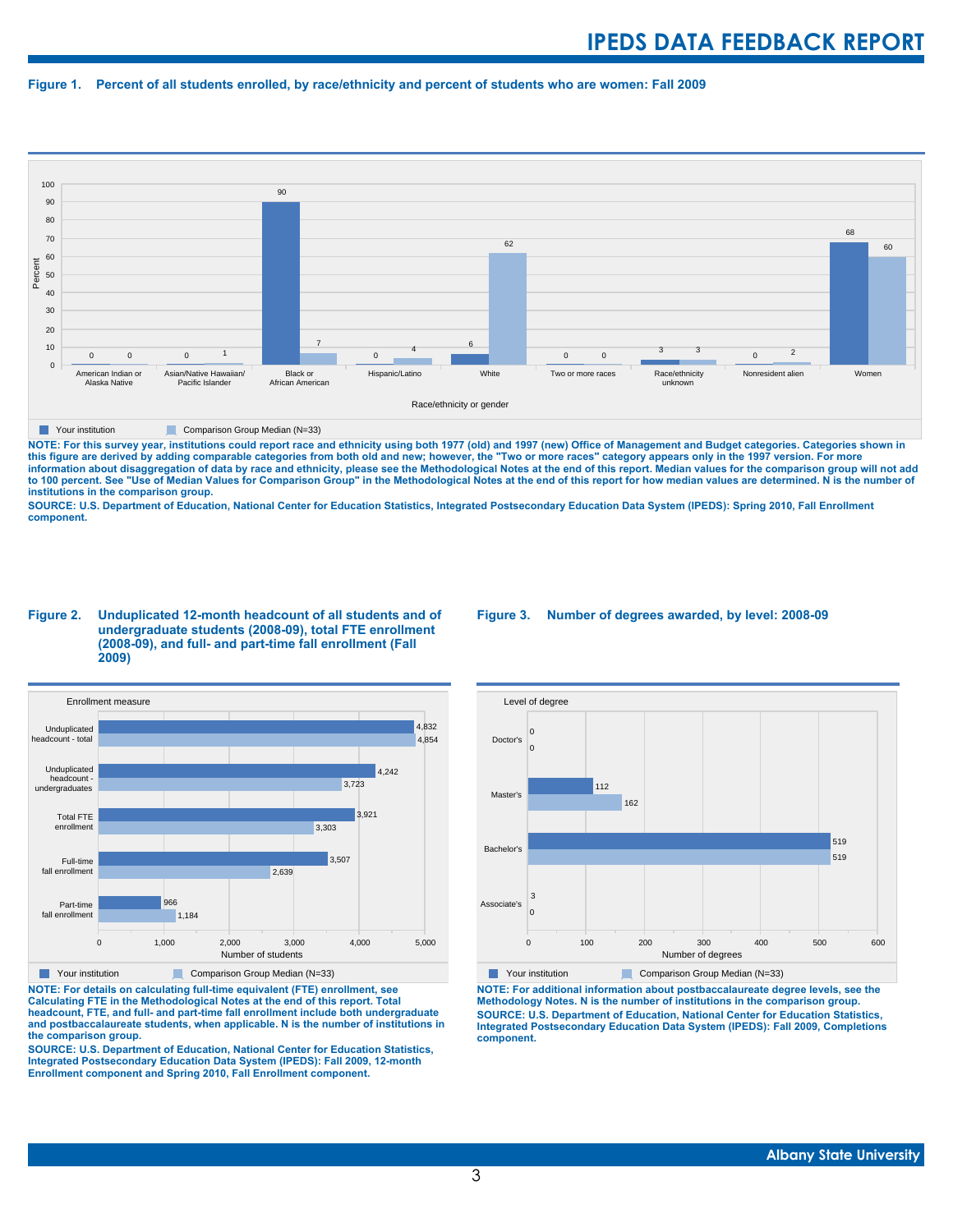**Figure 4. Academic year tuition and required fees for full-time, first-time, degree/certificate-seeking undergraduates: 2006-07--2009-10**



**NOTE: The tuition and required fees shown here are the lowest reported from the categories of in-district, in-state, and out-of-state. N is the number of institutions in the comparison group.**

**SOURCE: U.S. Department of Education, National Center for Education Statistics, Integrated Postsecondary Education Data System (IPEDS): Fall 2009, Institutional Characteristics component.**

#### **Figure 5. Average net price of attendance for full-time, first-time, degree/certificate-seeking undergraduate students receiving grant or scholarship aid: 2006-07--2008-09**



**NOTE: Average net price is for full-time, first-time, degree/certificate-seeking undergraduate students and is generated by subtracting the average amount of federal, state/local government, and institutional grant and scholarship aid from the total cost of attendance. Total cost of attendance is the sum of published tuition and required fees, books and supplies, and the weighted average room and board and other expenses. For more information, see the Methodological Notes at the end of this report. N is the number of institutions in the comparison group. SOURCE: U.S. Department of Education, National Center for Education Statistics, Integrated Postsecondary Education Data System (IPEDS): Fall 2009, Institutional Characteristics component; Spring 2010, Student Financial Aid component.**

#### **Figure 6. Percent of full-time, first-time degree/certificate-seeking undergraduate students who received grant or scholarship aid from the federal government, state/local government, or the institution, or loans, by type of aid: 2008-09**



**NOTE: Any grant aid above includes grant or scholarship aid from the federal government, state/local government, or the institution. Federal grants includes Pell grants and other federal grants. Any loans includes federal loans and other loans to students. For details on how students are counted for financial aid reporting, see Cohort Determination in the Methodological Notes at the end of this report. N is the number of institutions in the comparison group.**

**SOURCE: U.S. Department of Education, National Center for Education Statistics, Integrated Postsecondary Education Data System (IPEDS): Spring 2010, Student Financial Aid component.**

#### **Figure 7. Average amounts of grant or scholarship aid from the federal government, state/local government, or the institution, or loans received, by full-time, first-time degree/certificate-seeking undergraduate students, by type of aid: 2008-09**



**NOTE: Any grant aid above includes grant or scholarship aid from the federal government, state/local government, or the institution. Federal grants includes Pell grants and other federal grants. Any loans includes federal loans and other loans to students. Average amounts of aid were calculated by dividing the total aid awarded by the total number of recipients in each institution. N is the number of institutions in the comparison group.**

**SOURCE: U.S. Department of Education, National Center for Education Statistics, Integrated Postsecondary Education Data System (IPEDS): Spring 2010, Student Financial Aid component.**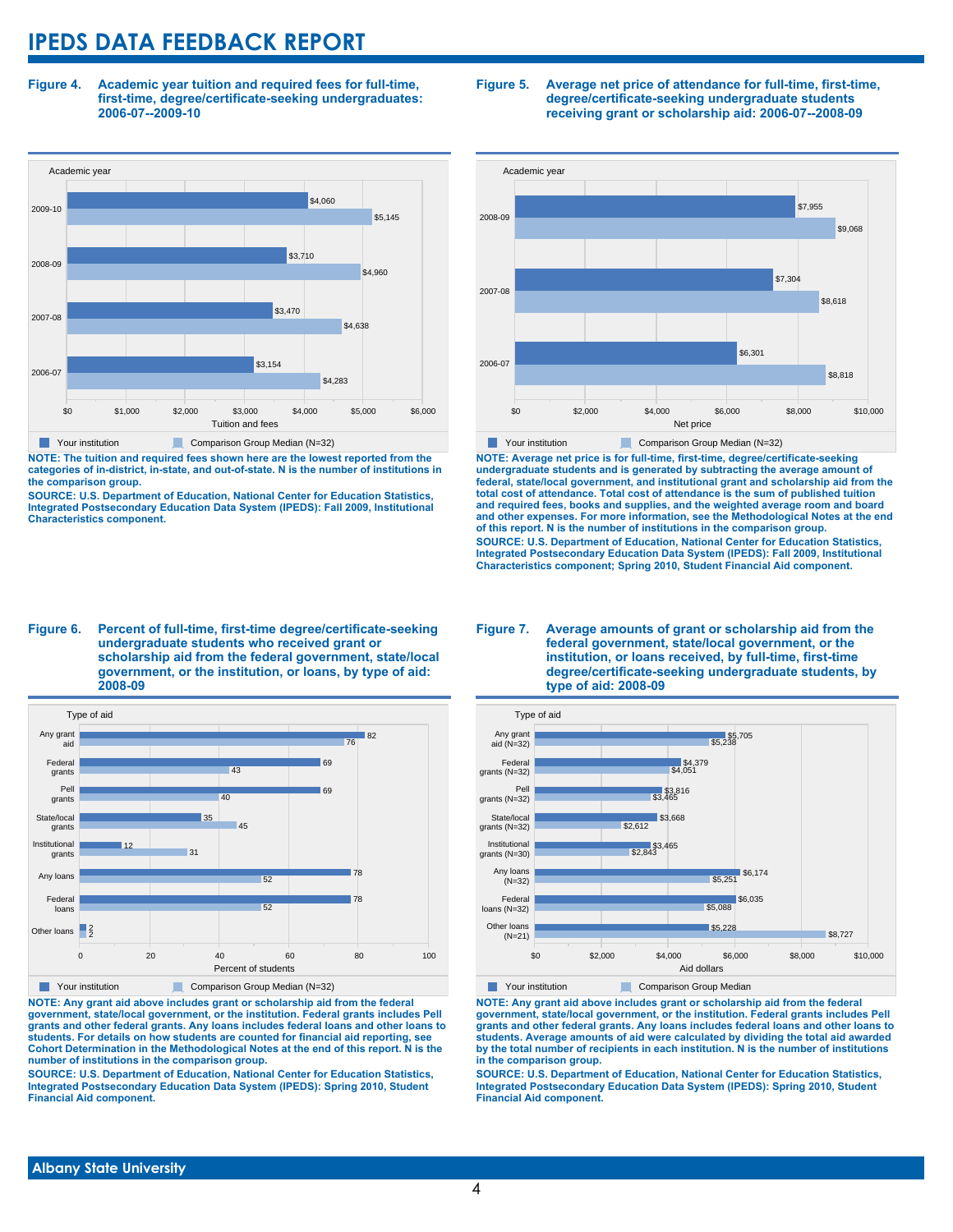**Figure 8. Percent of all undergraduates receiving aid by type of aid: 2008-09**

**Figure 9. Average amount of aid received by all undergraduates, by type of aid: 2008-09**



**NOTE: Any grant aid above includes grant or scholarship aid from the federal government, state/local government, the institution, or other sources. Federal loans includes only federal loans to students. N is the number of institutions in the comparison group.**

**SOURCE: U.S. Department of Education, National Center for Education Statistics, Integrated Postsecondary Education Data System (IPEDS): Spring 2010, Student Financial Aid component.**



**NOTE: Any grant aid above includes grant or scholarship aid from the federal government, state/local government, the institution, or other sources. Federal loans includes federal loans to students. Average amounts of aid were calculated by dividing the total aid awarded by the total number of recipients in each institution. N is the number of institutions in the comparison group.**

**SOURCE: U.S. Department of Education, National Center for Education Statistics, Integrated Postsecondary Education Data System (IPEDS): Spring 2010, Student Financial Aid component.**





**NOTE: Graduation rate cohort includes all full-time, first-time, degree/certificateseeking undergraduate students. Entering class includes all students coming to the institution for the first time. Only institutions with a mission to prepare students to transfer are required to report transfers out. Graduation and transfer-out rates are the Student Right-to-Know rates. Retention rates are measured from the fall of first enrollment to the following fall. 4-yr institutions report retention rates for students seeking a bachelor's degree. Median values for the comparison group will not add to 100 percent. N is the number of institutions in the comparison group.**

**SOURCE: U.S. Department of Education, National Center for Education Statistics, Integrated Postsecondary Education Data System (IPEDS): Spring 2010, Graduation Rates component and Fall Enrollment component.**

#### **Figure 11. Bachelor's degree graduation rates of full-time, first-time, degree/certificate-seeking undergraduates within 4 years, 6 years, and 8 years: 2001 cohort**



**NOTE: The 6-year graduation rate is the Student Right-to-Know (SRK) rate; the 4 and 8-year rates are calculated using the same methodology. For more information see the Methodological Notes at the end of the report. N is the number of institutions in the comparison group.**

**SOURCE: U.S. Department of Education, National Center for Education Statistics, Integrated Postsecondary Education Data System (IPEDS): Spring 2010, 200% Graduation Rates component.**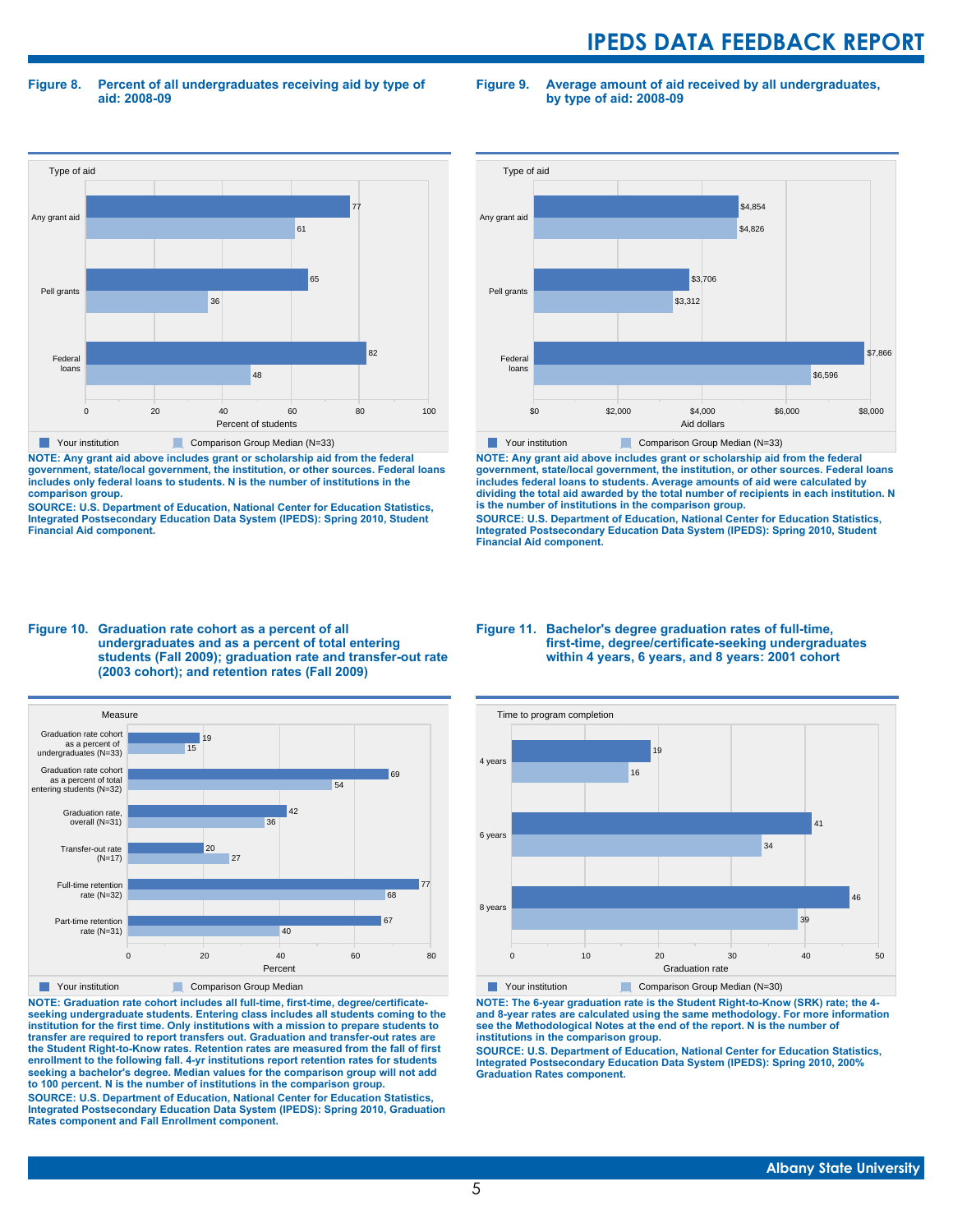### **Figure 12. Full-time equivalent staff, by assigned position: Fall 2009**



**NOTE: Graduate assistants are not included in this figure. For information on the calculation of FTE of staff, see the Methodological Notes. N is the number of institutions in the comparison group.**

**SOURCE: U.S. Department of Education, National Center for Education Statistics, Integrated Postsecondary Education Data System (IPEDS): Winter 2009-10, Human Resources component.**

#### **Figure 13. Average salaries of full-time instructional staff equated to 9-month contracts, by academic rank: Academic year 2009-10**



**NOTE: Average full-time instructional staff salaries for 11/12-month contracts were equated to 9-month average salaries by multiplying the 11/12-month salary by .8182. Salaries based on less than 9-month contracts are not included. Medical school salaries are not included. N is the number of institutions in the comparison group. SOURCE: U.S. Department of Education, National Center for Education Statistics, Integrated Postsecondary Education Data System (IPEDS): Winter 2009-10, Human Resources component.**

#### **Figure 14. Percent distribution of core revenues, by source: Fiscal year 2009**



**NOTE: The comparison group median is based on those members of the comparison group that report finance data using the same accounting standards as the comparison institution. For a detailed definition of core revenues, see the Methodological Notes. N is the number of institutions in the comparison group. SOURCE: U.S. Department of Education, National Center for Education Statistics, Integrated Postsecondary Education Data System (IPEDS): Spring 2010, Finance component.**

#### **Figure 15. Core expenses per FTE enrollment, by function: Fiscal year 2009**



**NOTE: The comparison group median is based on those members of the comparison group that report finance data using the same accounting standards as the comparison institution. Expenses per full-time equivalent (FTE) enrollment, particularly instruction, may be inflated because finance data includes all core expenses while FTE reflects credit activity only. For details on calculating FTE enrollment and a detailed definition of core expenses, see the Methodological Notes. N is the number of institutions in the comparison group. SOURCE: U.S. Department of Education, National Center for Education Statistics, Integrated Postsecondary Education Data System (IPEDS): Fall 2009, 12-month Enrollment component and Spring 2010, Finance component.**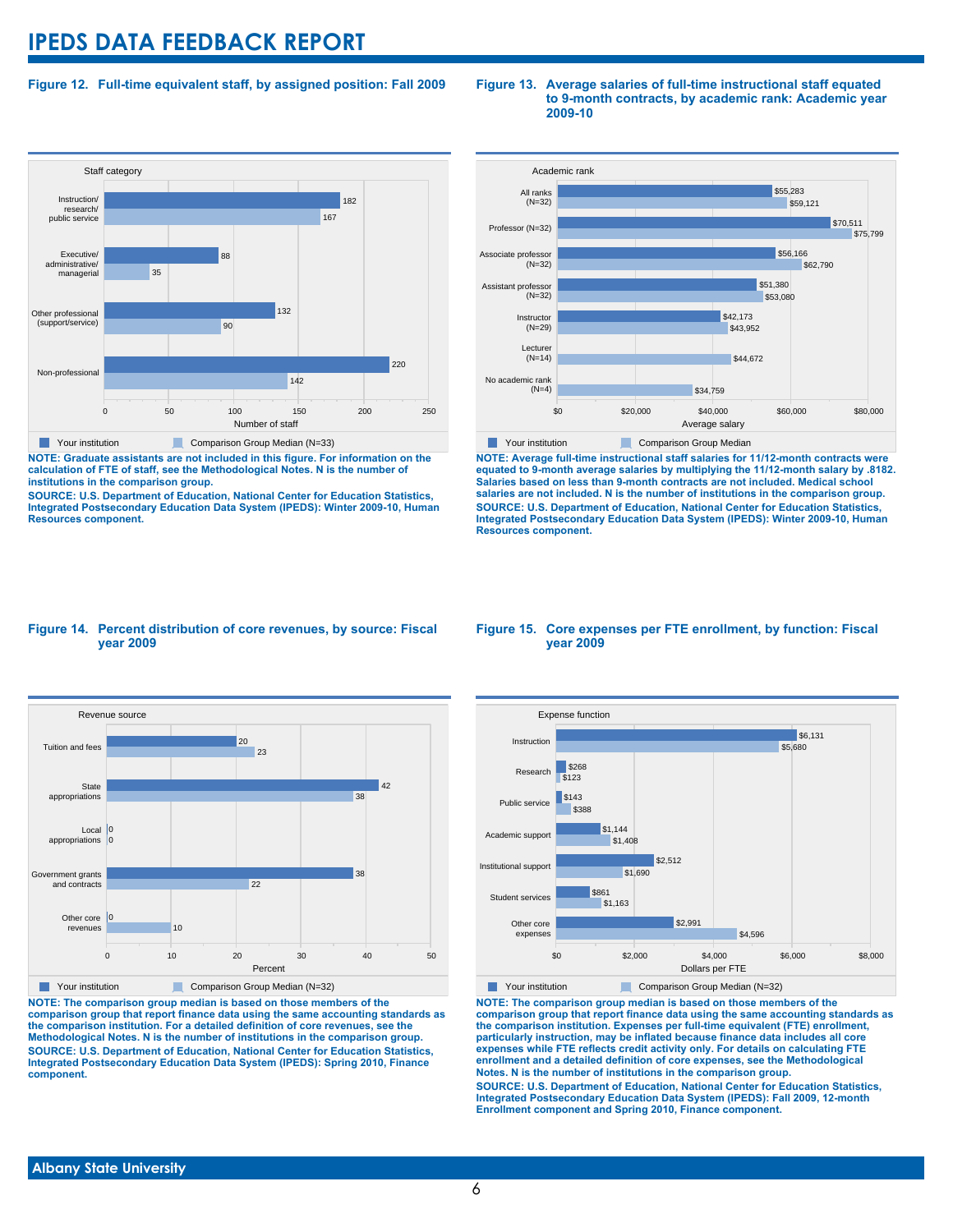# **METHODOLOGICAL NOTES**

#### **Overview**

This report is based on data supplied by institutions to IPEDS during the 2009-10 survey year. Response rates exceeded 99 percent for most surveys. Detailed response tables are included in IPEDS First Look reports, which can be found at [http://nces.ed.gov/pubsearch/getpubcats.asp?sid=010.](http://nces.ed.gov/pubsearch/getpubcats.asp?sid=010)

#### **Use of Median Values for Comparison Group**

The value for the comparison institution is compared to the median value for the comparison group for each statistic included in the figure. If more than one statistic is presented in a figure, the median values are determined separately for each indicator or statistic. Medians are not reported for comparison groups with less than three values. Where percentage distributions are presented, median values may not add to 100 percent. Through the ExPT, users have access to all of the data used to create the figures included in this report.

#### **Missing Statistics**

If a statistic is not reported for your institution, the omission indicates that the statistic is not relevant to your institution and the data were not collected. As such, not all notes listed below may be applicable to your report.

#### **Use of Imputed Data**

All IPEDS data are subject to imputation for total (institutional) and partial (item) nonresponse. If necessary, imputed values were used to prepare your report.

#### **Data Confidentiality**

IPEDS data are not collected under a pledge of confidentiality.

#### **Disaggregation of Data by Race/Ethnicity**

When applicable, some statistics are disaggregated by race/ethnicity. Between survey years 2008-09 and 2010-11, the categories used for the collection and reporting of race/ethnicity data in IPEDS are transitioning to those developed in 1997 by the Office of Management and Budget, and institutions may report using either those categories, the older (1977) categories, or a mixture of both. Therefore, during the transition, only derived categories that present comparable data will be displayed. Detailed information about these changes can be found at <http://nces.ed.gov/ipeds/reic/resource.asp>.

#### **Postbaccalaureate Degree Categories**

In 2008-09 IPEDS, new postbaccalaureate degree categories were introduced as optional. The new categories are Doctor's degree-Research/scholarship, Doctor's degree-Professional practice, and Doctor's degree-Other. In addition, the First-professional degree and certificate categories and the single Doctor's degree category are being phased out. During the transition period, all First-professional students are reflected as graduate students, all First-professional degrees awarded are reflected as Doctor's degrees, and all Doctor's degrees reported under the new categories are aggregated under a single Doctor's degree category, so that data reported by all institutions are comparable.

#### **Cohort Determination for Reporting Student Financial Aid and Graduation Rates**

Student cohorts for reporting Student Financial Aid and Graduation Rates data are based on the reporting type of the institution. For institutions that report based on an academic year (those operating on standard academic terms), student counts and cohorts are based on fall term data. Student counts and cohorts for program reporters (those that do not operate on standard academic terms) are based on unduplicated counts of students enrolled during a full 12-month period.

#### **Description of Statistics Used in the Figures**

#### *Average Net Price of Attendance*

Average net price is calculated for full-time, first-time degree/certificateseeking undergraduates who received grant or scholarship aid from the federal government, state/local government, or the institution anytime during the full aid year. Other sources of grant aid are excluded. Average net price is generated by subtracting the average amount of federal, state/local government, and institutional grant and scholarship aid from the total cost of attendance. Total cost of attendance is the sum of published tuition and required fees (lower of in-district or in-state for public institutions), books and supplies, and the weighted average room and board and other expenses.

#### *Core Expenses*

Core expenses for public institutions using the Governmental Accounting Standards Board (GASB) standards include expenses for instruction, research, public service, academic support, institutional support, student services, operation and maintenance of plant, depreciation, interest, scholarships and fellowships, other expenses, and nonoperating expenses. Core expenses for private, not-for-profit and for-profit, and a small number of public institutions reporting under the Financial Accounting Standards Board (FASB) standards include expenses for instruction, research, public service, academic support, student services, institutional support, net grant aid to students, and other expenses. For all institutions, core expenses exclude expenses for auxiliary enterprises (e.g., bookstores, dormitories), hospitals, and independent operations. Expenses for operation and maintenance of plant, depreciation, and interest for GASB institutions are included in other core expenses, but are allocated to each of the other functions for FASB institutions.

#### *Core Revenues*

Core revenues for public institutions reporting under GASB standards include tuition and fees; government appropriations (federal, state, and local); government grants and contracts; private gifts, grants, and contracts; investment income; other operating and nonoperating sources; and other revenues and additions. Core revenues for private, not-for-profit institutions (and a small number of public institutions) reporting under FASB include tuition and fees; government appropriations (federal, state, and local); government grants and contracts; private gifts, grants, and contracts; investment return; sales and services of educational activities; and other sources. Core revenues for private, for-profit institutions reporting under FASB standards include tuition and fees; government appropriations (federal, state, and local); government grants and contracts; private grants and contracts; net investment income; sales and services of educational activities; and other sources. In general, core revenues exclude revenues from auxiliary enterprises (e.g., bookstores, dormitories), hospitals, and independent operations.

#### *Equated Instructional Staff Salaries*

Total salary outlays for full-time instructional staff on 11/12-month contracts